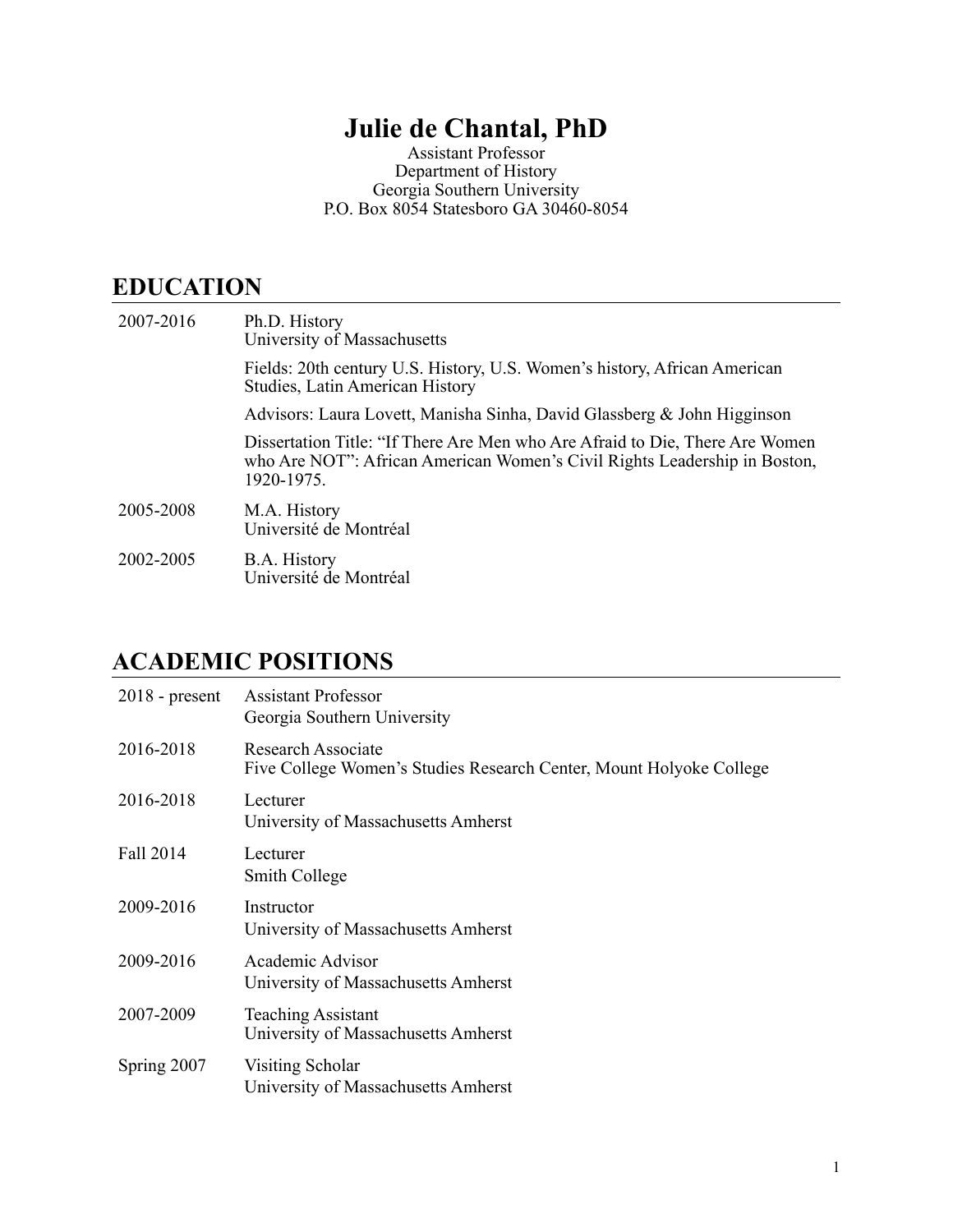## **RESEARCH**

#### BOOK MANUSCRIPT

*Just Ordinary Mothers: Black Women's Grassroots Organizing in Boston, from the Vote to the Busing Crisis*. (Under Revision with University of North Carolina Press)

## DISSERTATION AND MA THESIS

- *"If There Are Men who Are Afraid to Die, There Are Women who Are NOT": African American Women's Civil Rights Leadership in Boston, 1920-1975.* (PhD Dissertation, University of Massachusetts Amherst, 2016).
- *Quand les Afro-Américains devinrent Démocrates: Étude de la transformation du militantisme noir de Boston, 1918-1925*. (MA Thesis, Université de Montréal, 2008).

#### PEER-REVIEWED ARTICLES

- "Digital Storytelling: A Beneficial Tool for Large Survey Courses in History." *The History Teacher*  54, 4 (August 2021): 709-729.
- "'Extra! Extra!': Boston Regulates Child Labor in the Streets, 1880-1895." *Journal of the History of Childhood and Youth* 19, 2 (Spring 2020): 226-246.
- "'Scared from the Polls': Boston African American Women, Disenfranchisement, and the 1920 Massachusetts Legislative Elections." *Proceedings of the American Historical Association*, 2011.
- "La création de la Kahnawake Survival School : Affirmation d'identité ou affirmation de souveraineté?" Edited by Susanne Gousse. *Savoir et Pouvoir; Singulier ou pluriel de l'Antiquité à nos jours, Actes du XIIIe Colloque de l'Association des étudiant(e)s diplômé(e)s du Département d'Histoire de l'Université de Montréal* (2007). Montréal: Université de Montréal, 2007: 125-134.
- "Boston et la Great Migration; changement ou continuité?" *Les Cahiers d'histoire* 25, no. 1 (2006): 99-117.

#### PEER-REVIEWED BOOK CHAPTERS

- "Beyond Combahee: Barbara Smith and Black Feminism." in Laura L. Lovett and Rachel Jessica Daniel, Editors, *"Our Movement Now": Black Women's Politics and the 1977 National Women's Conference.* Gainesville: University of Florida Press, Forthcoming 2022.
- "Before Boston's Busing Crisis: Operation Exodus, Grassroots Organizing, and Motherhood, 1965-1967." In *Motherhood in Public and Political Life*. Edited by Simone Bohn and Pinar Melis Yelsalh Parmaksiz. Bradford, ON: Demeter Press, 2017. 193-211.

#### PUBLISHED REPORTS

de Chantal, Julie, Heidi Moye, and Anastatia Sims, *African Americans at Fort Pulaski National Historic Site, 1733-1900: A Special Study.* Washington D.C.: National Park Service & Organization of American Historians, 2022.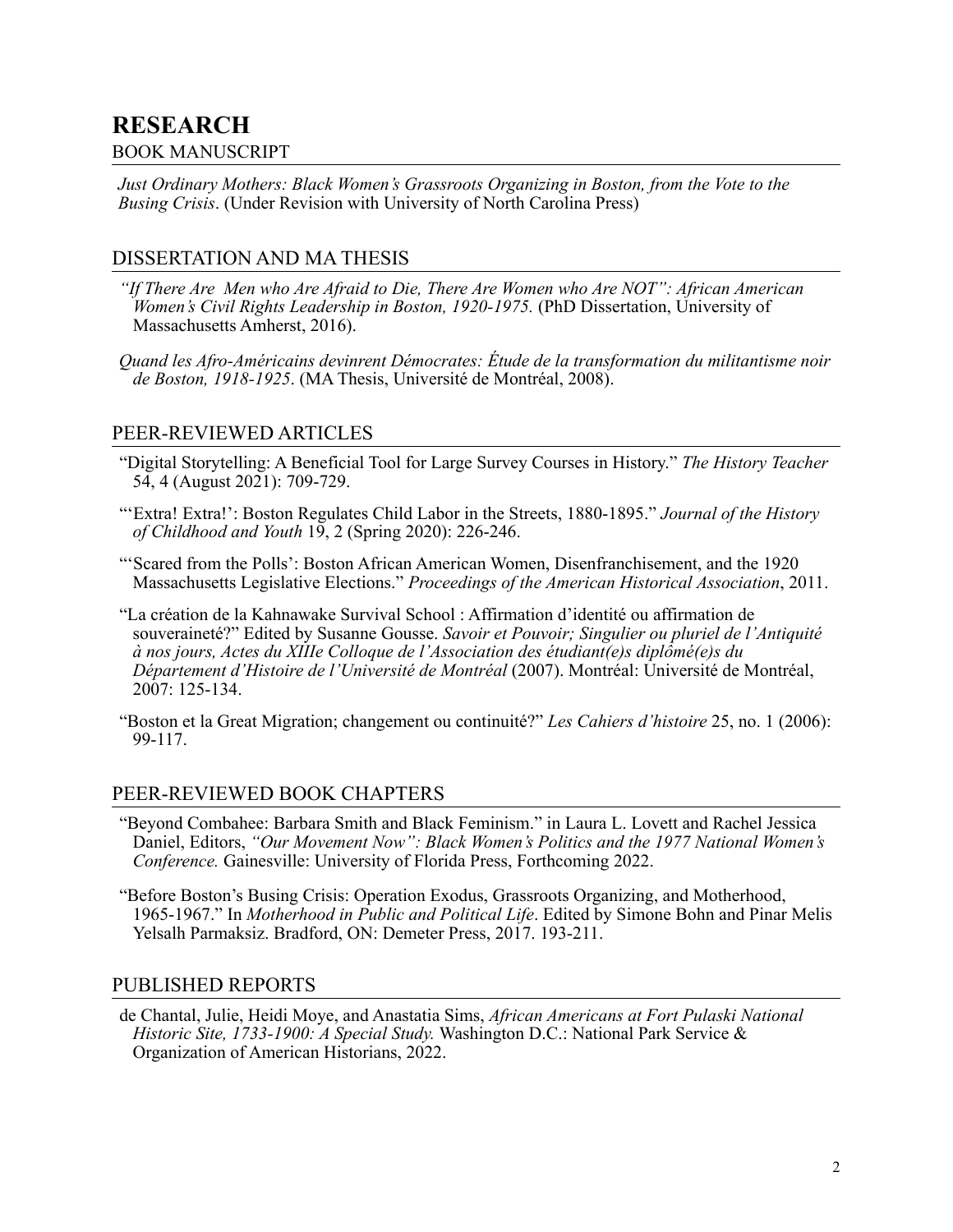#### CONFERENCE PRESENTATIONS

- Keynote. "Black Women's Political Organizing: A Long History." 2021 Pennsylvania West Regional Conference. University of Pittsburgh. Virtual Conference, March 19-20, 2021.
- Chair/Commentator. "Framing the Civil Rights Movement." 2021 Georgia Regional Conference of Phi Alpha Theta. Georgia Southern University. Virtual Conference March 5-7.
- Chair/Commentator. "Conflicted Classrooms." 2021 Georgia Regional Conference of Phi Alpha Theta. Georgia Southern University. Virtual Conference March 5-7.
- Chair/Commentator. "Twentieth Century African American History." Georgia Association of Historians, Virtual Conference, February 5-6, 2021.
- Invited Panelist. "Roundtable: Culturally-Responsive Teaching." 2020 OAH Annual Meeting, Washington, D.C., April 2-5, 2020. (Conference Cancelled due to COVID)
- "From Savannah to Monrovia: Alice McKane, the Migration to Liberia, and Civil Rights at the turn of the 20th Century." The Southern Historical Association, Louisville, KY. November 7-11, 2019.
- "Beyond Combahee: Barbara Smith and Black Radical Feminism." 104th Annual ASALH Convention, Charleston, SC, October 2-6, 2019.
- Chair. "British Women's Loyalty to Nation and Empire, 1939-45." 2019 American Historical Association Annual Meeting, Chicago, IL. January 3-6, 2019.
- "Local Organizing through a Global Lens: Muriel Snowden, Boston, and the Pan-African Movement." 2018 American Historical Association Annual Meeting, Washington D.C. January 4-7, 2018.
- Panel Organizer. "Black Women and Internationalism in the 20th Century." 2018 American Historical Association Annual Meeting, Washington D.C. January 4-7, 2018.
- "The Boston Busing Crisis: Black Mothers in the Civil Rights Movement." 2017 Berkshire Conference on the History of Women, Gender, and Sexualities, Hempstead, NY, June 1-4, 2017.
- Discussion Leader. "How to Prepare for the Job Market." 2017 Berkshire Conference on the History of Women, Gender, and Sexualities, Hempstead, NY, June 1-4, 2017.
- Discussion Leader "Teaching History as a Graduate Student in the United States." 2017 Berkshire Conference on the History of Women, Gender, and Sexualities, Hempstead, NY, June 1-4, 2017.
- Discussant. "Baking and/as a Pedagogy of Performativity: Kneading Voices and Memories at the Pioneer Valley Bread House." Faculty Work-in-Progress, Five College Women's Studies Research Center, South Hadley, MA. March 30, 2017.
- "What Happens when Half of the Story is Missing?: The Boston Busing Crisis, 1974." 12th Annual University of Massachusetts Amherst Graduate History Conference, University of Massachusetts, Amherst, March 4-5, 2016.
- Panel Organizer. "From Anna Julia Cooper to Dorothy Pittman Hughes: Motherhood and Child Care Activism, 1890-1970." 100th Annual ASALH Convention, Atlanta, GA, September 23-27, 2015.
- "The (In)visible Boston Renaissance: The Hidden History of Boston's New Negro Renaissance, 1920-1935." The Practice of (In)Visibility, University of Brighton, UK. June 25-26, 2015.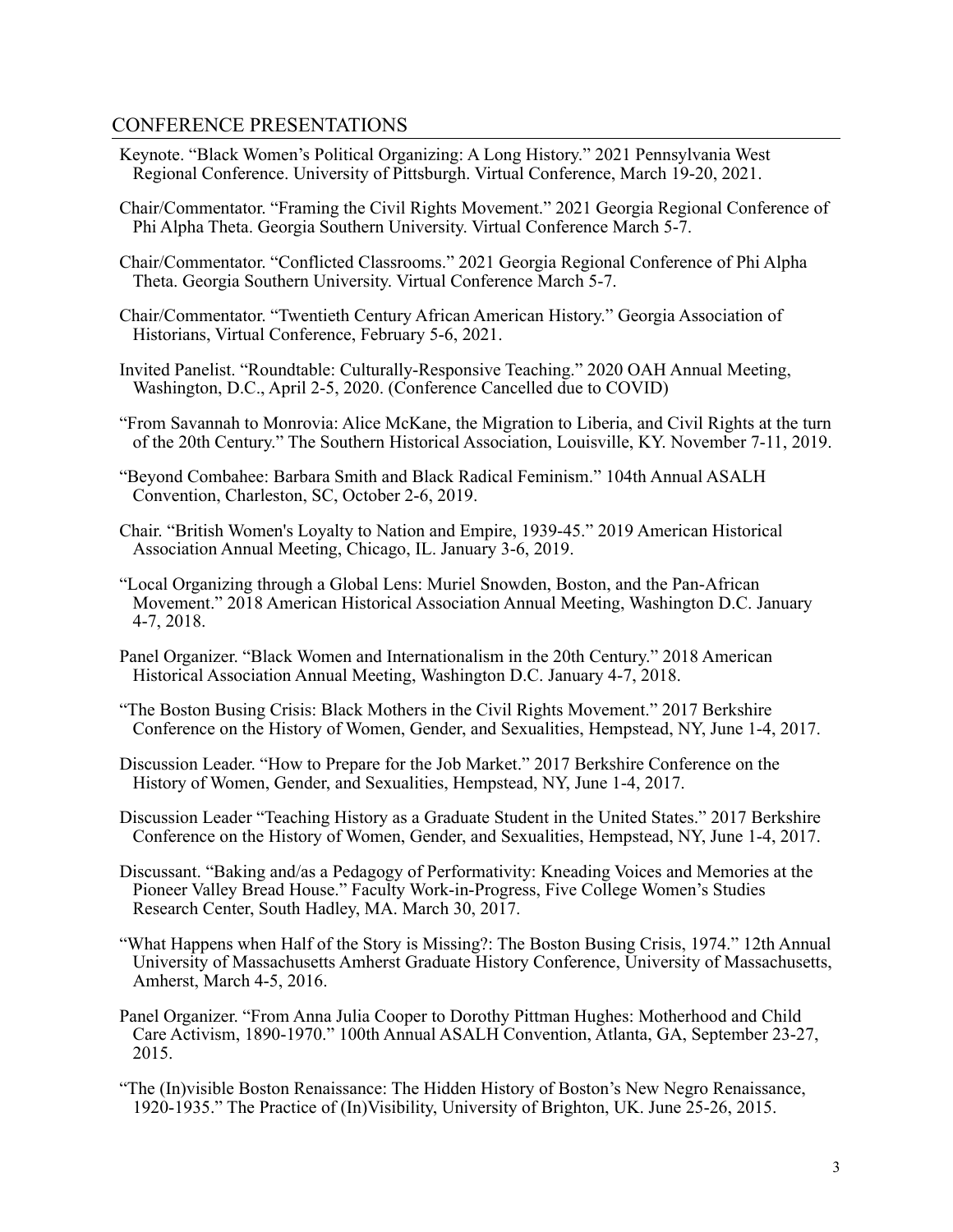- "Boston from the Great Migration to the Busing Crisis: A Women's Story." Berkshire Conference on Women's History, Toronto, ON, May 22-24, 2014.
- "'The Little Rock of the North': How First Great Migration Mothers Influenced Boston's Desegregation." 98th Annual ASALH Convention, Jacksonville, FL, October 2-6, 2013.
- Invited Paper. "'There are Women here who are not Afraid to Die': Gender, Migration and Leadership in Boston, 1910-1925." 96th Annual ASALH Convention, Richmond, VA, October 5-9, 2011.
- "'Scared from the Polls': Boston African American Women, Disenfranchisement, and the 1920 Massachusetts Legislative Elections." 125th Annual Meeting American Historical Association, Boston, MA, January 6-9, 2011.
- Panel Organizer, "Women and Electoral Politics in the Long 1920s: Race, Gender, and Political Culture." 125th Annual Meeting American Historical Association, Boston, MA, January 6-9, 2011.
- "The Voices of the Sisters: The Formation of the Colored Work Committee of the Young Women's Christian Association, 1917-1922." Colloque "Femmes, culture et pouvoir", Sherbrooke, QC, May 20, 2009.
- "The Kahnawake Survival School: The Indian Education for Indian People." 2007 OAH Annual Meeting, Minneapolis (MN), March 29-April 1st, 2007.
- "Entre travail et ethnicité : Les grèves de 1919 et leur impact sur les relations raciales à Boston." "Contrôle et liberté," XIVth Conference of the Association des étudiant(e)s diplômé(e)s du Département d'Histoire de l'Université de Montréal, Montréal, March 16-17, 2007.
- "Between Work and Ethnicity: Boston and Race Relationship." Eleventh Annual New Frontiers in Graduate History Conference, York University, Toronto, February 15-17, 2007.
- "La création de la Kahnawake Survival School : Affirmation d'identité ou affirmation de souveraineté?" Association des diplôm(e)s du Département d'Histoire de l'Université de Montréal, Montréal, March 16-17, 2006.
- "La création de la Kahnawake Survival School : Prise de position ou indice de transformation?" IIIrd Annual Student Conference McGill-Queen's "Formation / Transformation," Montreal, March 16-17, 2006. Association des diplôm(e)s du Département d'Histoire de l'Université de Montréal, Montréal, March 16-17, 2006.

#### ARTICLES IN PROGRESS

"Scipio Americanus: Muckraker" (Writing)

"Alice McKane: A Political Journey" (Writing)

"Mothers for Adequate Welfare and the Boston Riots, 1965-1967." (Data analysis)

"Elma Lewis: Pan-Africanism & Conservative Radicalism in Boston." (Writing)

"The Voices of the Sisters: The Transformation of the YWCA's Colored Work Committee, 1917-1921." (Revise and Resubmit).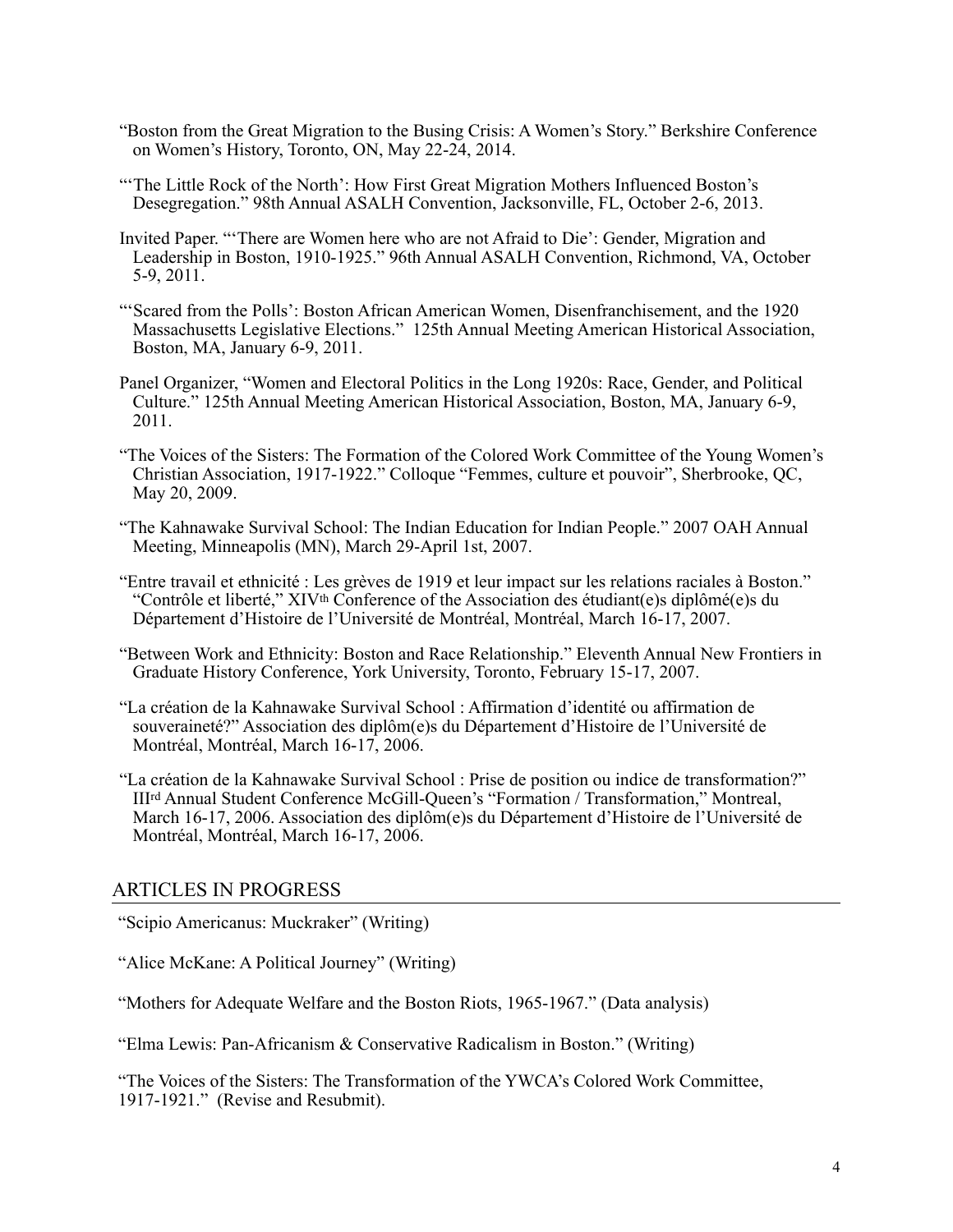#### BOOK REVIEWS & FOREWORDS

- "Foreword." in James M. O'Toole and David Quigley, Editors. *Boston Histories: Essays in Honor of Thomas H. O'Connor.* Boston, Northeastern University: 2019.
- "Working in the Black Man's Shadow: Mary Church Terrell and Anna Arnold Hedgeman's Fight Against Jim Crow*.*" *Reviews in American History* 44, no 3 (September 2017): 491-495.
- Rabkin, Yakov M. "Au nom de la Torah : Une histoire de l'opposition juive au sionisme." *Les Cahiers d'histoire* 26, no. 3 (2007): 139-142.

#### GUEST & PUBLIC LECTURES

- "The Black Vote: From Emancipation to Jim Crow" The Learning Center, Senior Citizens Inc and The Women's League of Women Voters of Coastal Georgia. Savannah, GA. February 24, 2020.
- "The Extra-Legal Enforcement of White Supremacy: Lynching." *Race, Law, and Justice: Meditations on Bryan Stevenson's Just Mercy*. Georgia Southern University, Statesboro, GA. February 19, 2020.
- "Introduction: On the Same Page... with Jill Lepore." *On the Same Page*, Jones Library Amherst MA, May 6, 2018.
- "From Emmeline Pankhurst to *Ms.* Magazine: William Moulton Marston, Wonder Woman, and Feminism." *On the Same Page*, Jones Library, Amherst, MA. March 3, 2018.
- Speaker, "International Teaching Assistants, Cross-Cultural Issues, and Strategies for Success in the American Classroom." Graduate School Orientation, University of Massachusetts, Amherst, Fall 2015.
- "Women: WWI and the 1920s." History 389 Women's History since 1890, University of Massachusetts, Spring 2014.
- "Arts and Feminism; Different roads to Feminism." History 389 Women's History since 1890, University of Massachusetts, Spring 2009.
- "Of Witch Culture: Economic Development and the History of Witch City in the Popular Culture." History 393F Salem 1692, University of Massachusetts Amherst, November 20, 2008.

# **GRANTS, SCHOLARSHIPS, AND AWARDS**

#### RESEARCH GRANTS

| 2021-2022     | Grant (\$5000) - Artists, Writers and Scholars Program<br>Georgia Sea Grant - Maritime Extension, University of Georgia                                                               |
|---------------|---------------------------------------------------------------------------------------------------------------------------------------------------------------------------------------|
| $2018 - 2021$ | Principal Investigator - Special History Study: African Americans at Fort Pulaski<br>National Historic Site (\$50,660)<br>Organization of American Historians - National Park Service |
| $2017 - 2018$ | Flex Grant for Teaching/Faculty Development<br>Institute for Teaching Excellence and Faculty Development, UMass -Amherst                                                              |
|               | MSP Research Support Fund Award<br>University of Massachusetts Amherst                                                                                                                |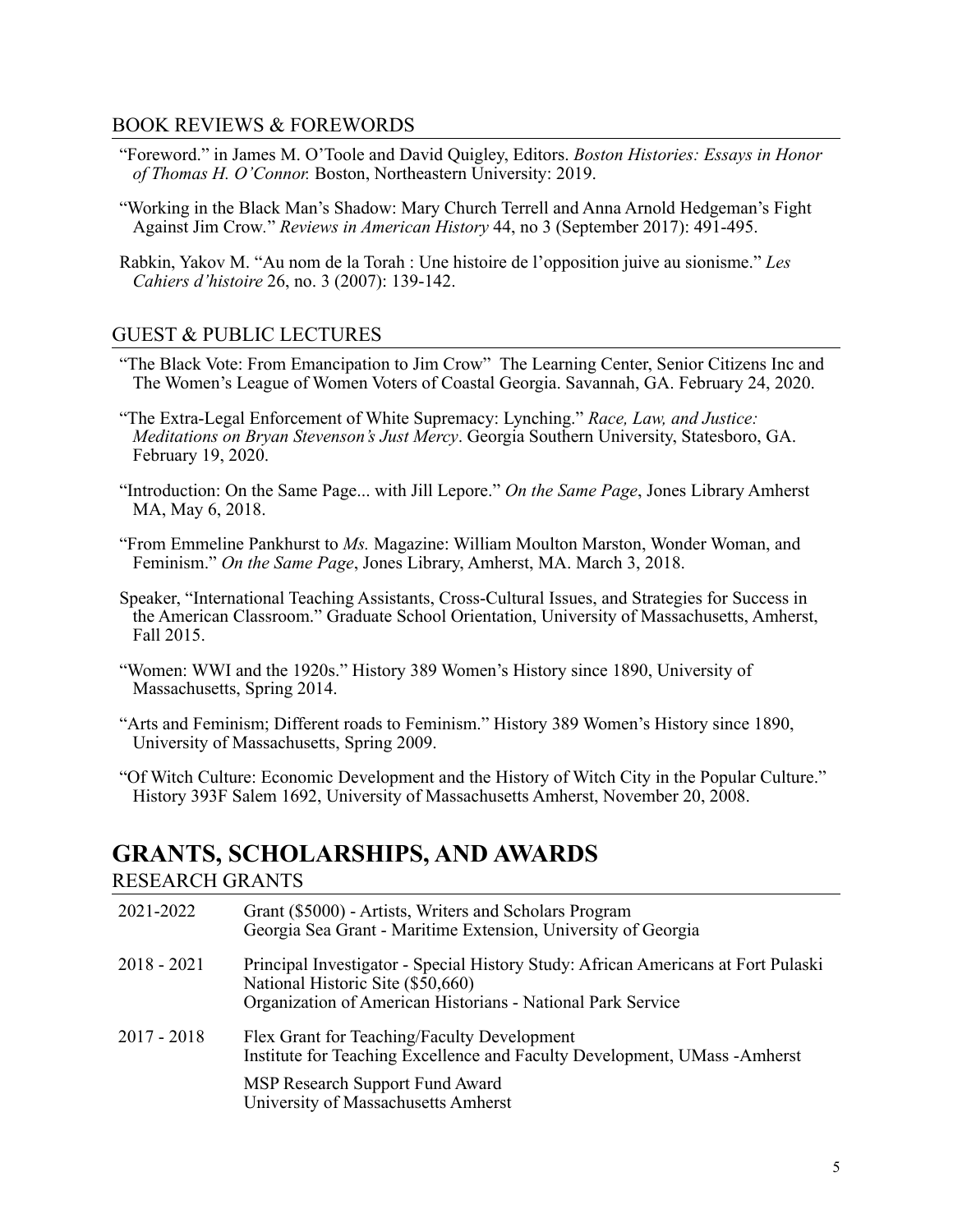| $2016 - 2017$ | MSP Research Support Fund Award<br>University of Massachusetts Amherst                                                                                  |
|---------------|---------------------------------------------------------------------------------------------------------------------------------------------------------|
| 2014          | Summer Funding for a doctoral student completing her/his dissertation (\$4,000)<br>Department of History & Graduate School, University of Massachusetts |
| $2007 - 2011$ | Canada Graduate Scholarship Program - Doctoral's Scholarship (\$80,0000)<br>Social Sciences and Humanities Research Council of Canada                   |
|               | Doctoral's Research Scholarship (Declined in favor of SSHRC)<br>Fond québécois de la recherche sur la société et la culture                             |
| $2006 - 2007$ | Master's Research Scholarship (\$15,000)<br>Fond québécois de la recherche sur la société et la culture                                                 |
|               | Short Research Grant, 4 months (\$4,000)<br>Ministère de l'Éducation du Québec                                                                          |
| $2005 - 2006$ | Canada Graduate Scholarship Program – Master's Scholarship (\$17,500)<br>Social Sciences and Humanities Research Council of Canada                      |

## AWARDS & SCHOLARSHIPS

| 2020          | Professor of the Week, Georgia Southern Football<br>Georgia Southern University                                                                                                                 |
|---------------|-------------------------------------------------------------------------------------------------------------------------------------------------------------------------------------------------|
|               | Nomination Eagle Excellence Awards - Student Organization Advisor of the Year<br>Office of Leadership and Community Engagement and Office of Student<br>Activities, Georgia Southern University |
| 2015          | Ermonian Award for Excellence in Graduate Teaching<br>Department of History, University of Massachusetts                                                                                        |
| 2013          | Joyce A. Berkman Endowed Fund in Women's History and Women's Studies<br>Award<br>Department of History, University of Massachusetts                                                             |
| 2005          | Master's Recruitment Scholarship - Excellence<br>Department of History, Université de Montréal                                                                                                  |
| $2004 - 2005$ | Maurice-Séguin Award for the student completing their B.A. with the best GPA<br>Department of History, Université de Montréal                                                                   |
|               | Excellence Scholarship<br>Dr. Alexandre Germain's Foundation, Université de Montréal                                                                                                            |
|               | Nomination for the Governor General Silver Academic Medal<br>Department of History, Université de Montréal                                                                                      |
| $2003 - 2004$ | National In-course Award (\$4,000)<br>Canadian Millennium Scholarship Foundation                                                                                                                |
|               | Excellence Scholarship<br>Dr. Alexandre Germain's Foundation, Université de Montréal                                                                                                            |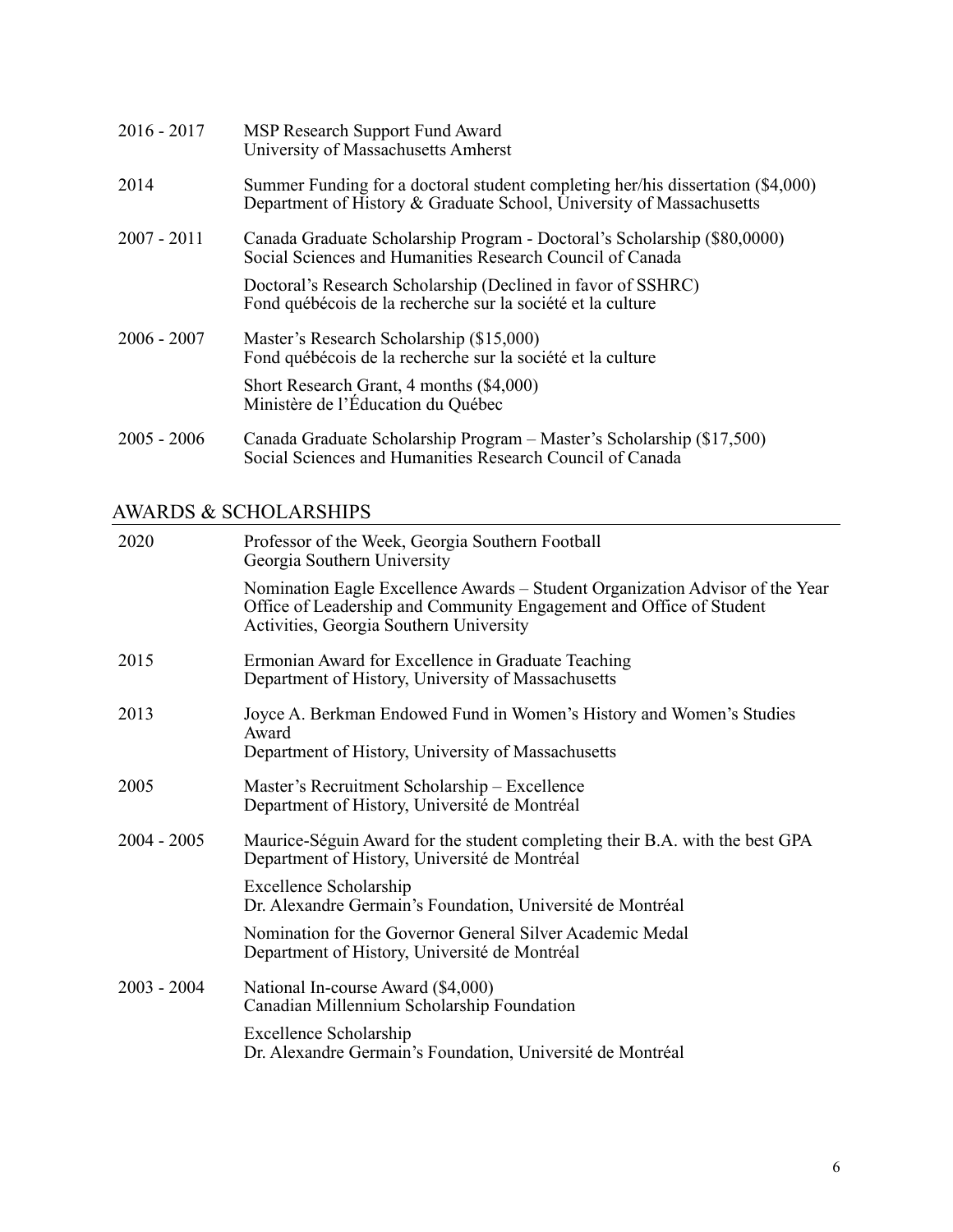## TRAVEL GRANTS

| 2020 | <b>Faculty Development Award - Travel</b><br>Center for Teaching Excellence, Georgia Southern University                   |
|------|----------------------------------------------------------------------------------------------------------------------------|
| 2015 | Graduate Student International Travel Grant (University of Brighton)<br>Department of History, University of Massachusetts |
| 2013 | Support Grant for Conference Presentation (ASALH)<br>Department of History, University of Massachusetts                    |
|      | Graduate Student Travel Grant (ASALH)<br>Graduate School, University of Massachusetts                                      |
|      | Support Grant for Conference Presentation (AHA)<br>Department of History, University of Massachusetts                      |
|      | Graduate Student Travel Grant (AHA)<br>Graduate School, University of Massachusetts                                        |
| 2011 | Support Grant for Conference Presentation (ASALH)<br>Department of History, University of Massachusetts                    |
|      | Graduate Student Travel Grant (ASALH)<br>Graduate School, University of Massachusetts                                      |
| 2009 | Support Grant for Conference Presentation (Sherbrooke)<br>Department of History, University of Massachusetts               |
| 2007 | Support Grant for Conference Presentation (OAH)<br>Department of History, University de Montréal                           |

## **COURSES TAUGHT** GEORGIA SOUTHERN UNIVERSITY

| History 2110 U.S. History - A Comprehensive Survey             |
|----------------------------------------------------------------|
| History 2500 The History of Race and Racism in the US          |
| History 3030 Special Topic: Black Women's History              |
| History 3030 Special Topic: History of Black Entrepreneurship  |
| History 3130 African American History to the Reconstruction    |
| History 3131 African American History since the Reconstruction |
| History 4030 Directed Study                                    |
| History 4134 The Civil Rights Movement                         |
| History 4790 Internship in History                             |
| History 7831 Black Women's History (Graduate)                  |
| CwP 1000 Conversations with a Professor                        |
|                                                                |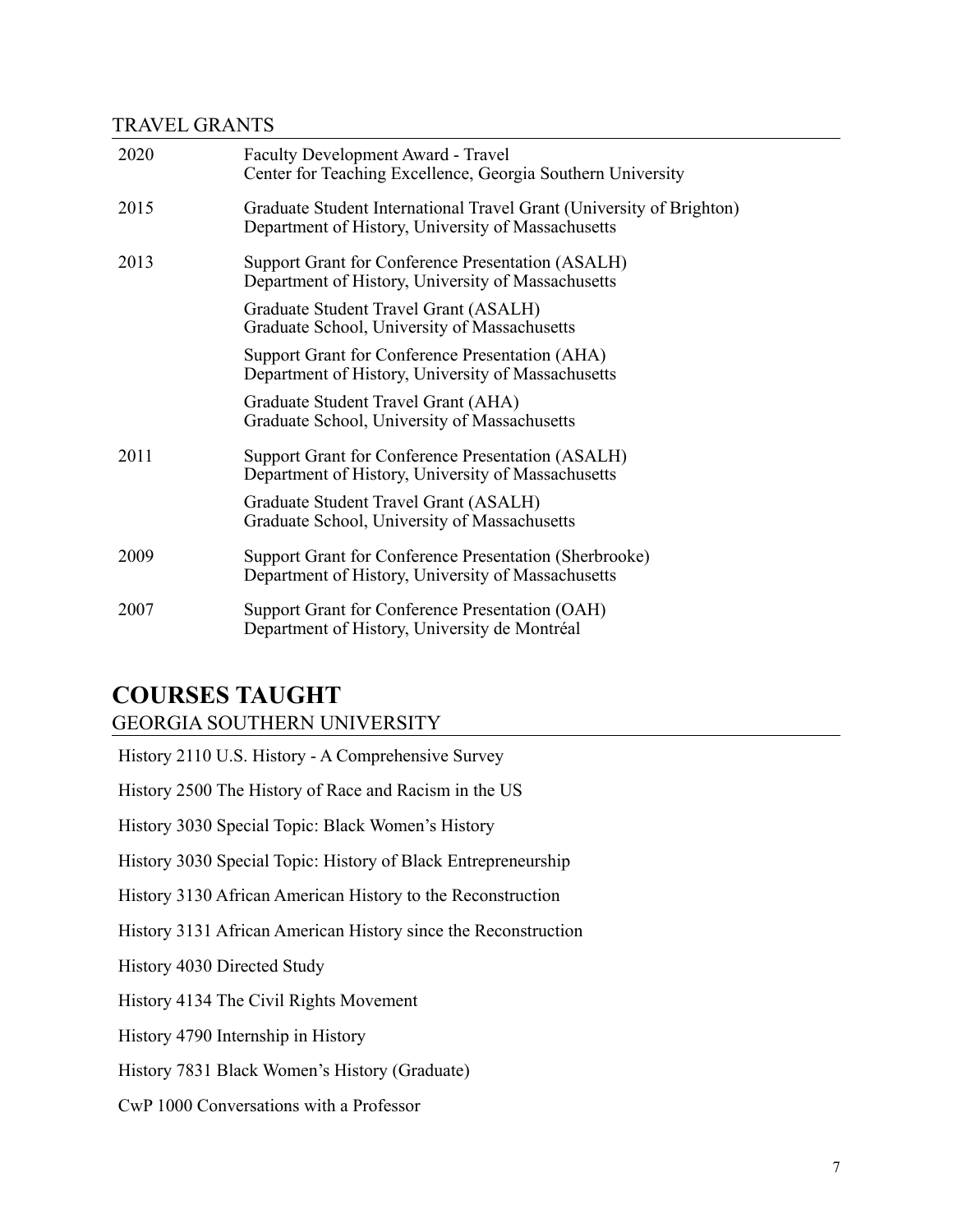## UNIVERSITY OF MASSACHUSETTS - AMHERST

| History 151 U.S. History since 1877                                                 |
|-------------------------------------------------------------------------------------|
| History 151H U.S. History since 1876 (Honors)                                       |
| History 196 Independent Study                                                       |
| History 196F The U.S. in the Age of Mass Incarceration                              |
| History 297F History of Sexuality                                                   |
| History 385 Modern Boston                                                           |
| History 396F The U.S. in the Age of Mass Incarceration                              |
| History 388 U.S. Women's History before 1890                                        |
| History 397 What is on your plate? A Transnational History of Food in North America |
| History 597 Special Topics: Modern Boston (Graduate)                                |
| Univ 125 OASIS Seminar For Undeclared Students (Undergraduate Advising)             |
| Univ 190R Exploring Society (Residential Academic Programs)                         |
|                                                                                     |

#### SMITH COLLEGE

History 278 Women in the United States since 1865

## TEACHING ASSISTANT - UNIVERSITY OF MASSACHUSETTS - AMHERST

History 131 History of the Middle East II

History 151 U.S. History since 1876

History 363 The Civil War Era

History 389 Women's History from 1890 On

## TEACHING ASSISTANT - UNIVERSITÉ DE MONTRÉAL

HST 1010 Histoire, fondements et méthodes

HST 1043 Introduction à l'histoire des États-Unis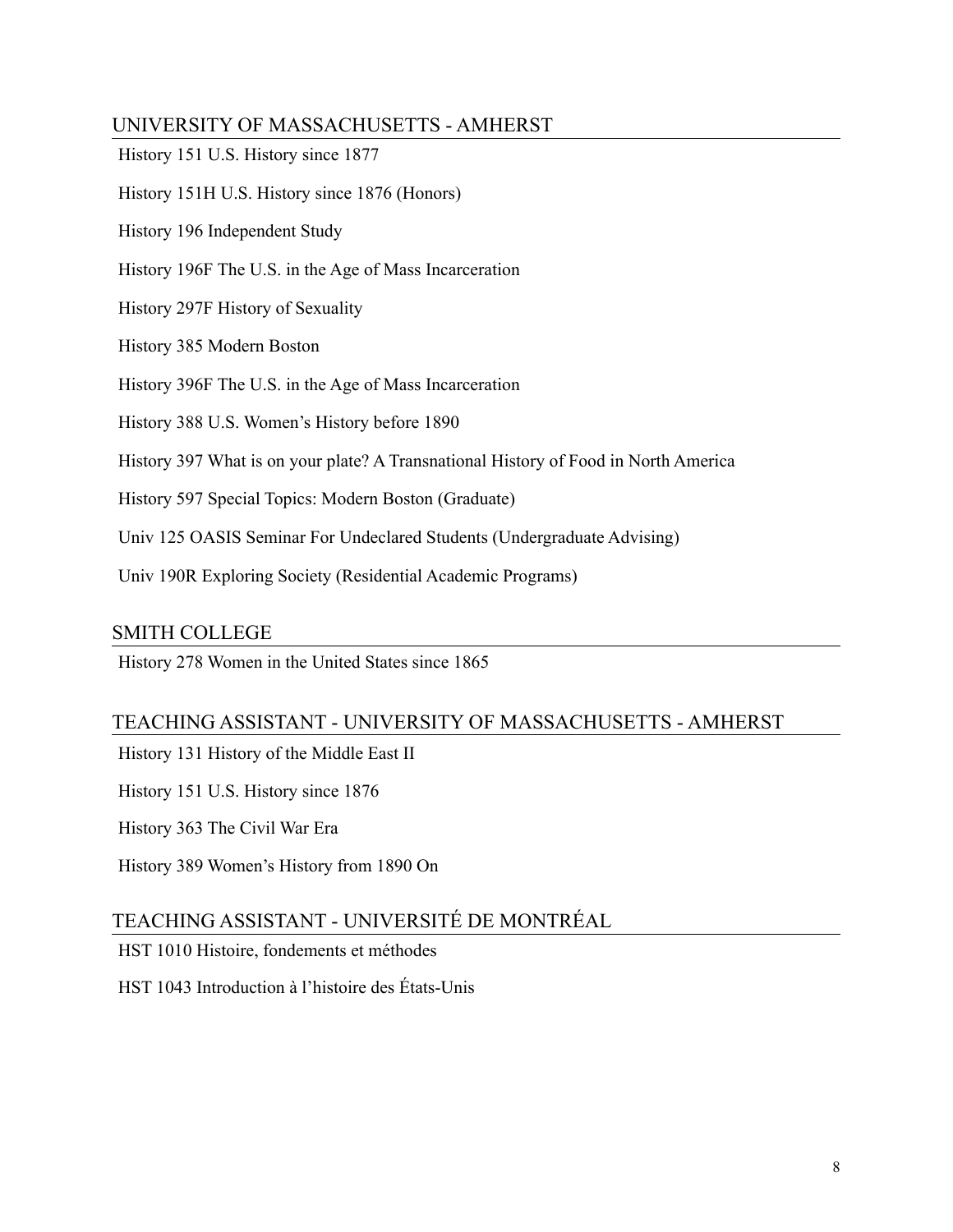## **SERVICE**

## DEPARTMENTAL COMMITTEES - GEORGIA SOUTHERN UNIVERSITY

| Scholarships and Awards Committee - Member | 2021-2023                        |
|--------------------------------------------|----------------------------------|
| Search Committee - Member                  | $2020 - 2021$                    |
| Graduate Committee - Member                | $2019 - 2021$                    |
| Faculty Supervisor - Student Internship    | $2019 - 2020$                    |
| Faculty Advisor - Phi Alpha Theta          | $2019$ - present                 |
| <b>Chair Advisory Committee</b>            | $2018 - 2019$ ,<br>$2020 - 2021$ |

## UNDERGRADUATE AND GRADUATE SUPERVISION

| Conor Busby         | <b>Masters Thesis</b>                     | 2022-2023 |
|---------------------|-------------------------------------------|-----------|
| Jaret Carpenter     | Non-Thesis Public History Project (Chair) | 2022-2023 |
| Sadie Ingram        | Non-Thesis Public History Project         | 2022-2023 |
| Clair Rutherford    | <b>EdD</b> Dissertation                   | 2021-2024 |
| Torrey Long         | Non-Thesis Public History Project (Chair) | 2021-2022 |
| Benjamin Botham     | Non-Thesis Public History Project         | 2021-2022 |
| Emily Zanieski      | Undergraduate Honors Thesis (Chair)       | 2021-2022 |
| <b>Tyler Bailey</b> | Non-Thesis Public History Project         | 2020-2021 |
| Noah Prince         | Non-Thesis Public History Project         | 2020-2021 |
| Jessica Forsee      | Masters Thesis (Chair)                    | 2019-2021 |
| Lakia Hillard       | Non-Thesis Public History Project         | 2019-2021 |
| Christopher Camp    | Internship & Independent Study Projects   | 2019-2020 |
| KeyShawn Housey     | McNair Project                            | 2018-2019 |

## COLLEGE COMMITTEES & SERVICE - GEORGIA SOUTHERN UNIVERSITY

Scholars' Day Interviewing Committee 2019 - 2020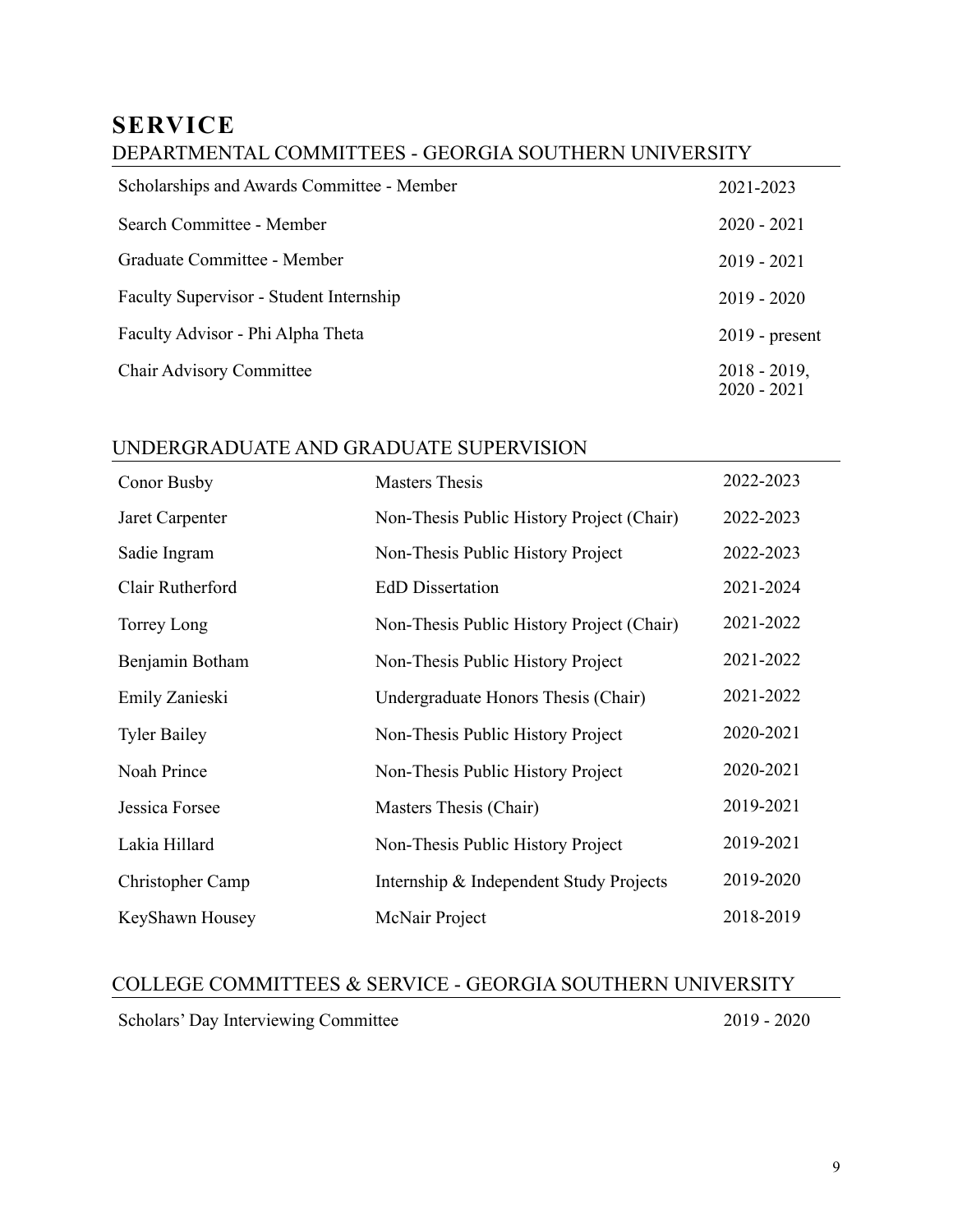| UNIVERSITY COMMITTEES & SERVICE - GEORGIA SOUTHERN UNIVERSITY                                                                                         |                                 |  |
|-------------------------------------------------------------------------------------------------------------------------------------------------------|---------------------------------|--|
| Faculty Governance Committee, alternate                                                                                                               | 2021-2022                       |  |
| McNair Faculty Mentor                                                                                                                                 | 2018-2019                       |  |
| <b>SERVICE TO THE PROFESSION</b>                                                                                                                      |                                 |  |
| <b>Bylaws Committee,</b><br>Berkshire Conference of Women Historians                                                                                  | 2021                            |  |
| Chair, Book Award Committee<br>Berkshire Conference of Women Historians                                                                               | $2021 - 2024$                   |  |
| Affiliate Outreach Coordinator<br>Coordinating Council for Women in History                                                                           | $2018 - 2024$                   |  |
| Reviewer<br>The History Teacher                                                                                                                       | 2019                            |  |
| <b>Book Exhibit Coordinator</b><br>Berkshire Conference on the History of Women                                                                       | $2016 - 2017$                   |  |
| Communication Committee, Webmaster and Social Media Coordinator<br>Berkshire Conference of Women Historians                                           | $2010 - 2011,$<br>$2015 - 2017$ |  |
| Chair of the Poster Session<br>2011 Berkshire Conference on the History of Women                                                                      | $2010 - 2011$                   |  |
| <b>Local Arrangements Committee</b><br>2011 Berkshire Conference on the History of Women                                                              | $2010 - 2011$                   |  |
| Editor - Les Cahiers d'histoire<br>Department d'histoire, Université de Montréal                                                                      | $2005 - 2007$                   |  |
| OTHER EMPLOYMENT & SERVICE                                                                                                                            |                                 |  |
| Resource Instructor, Humanities Online Teaching Program<br>Continuing Education, University of Massachusetts Amherst                                  | $2014 - 2016$                   |  |
| Webmaster and Social Media Coordinator<br>GrantSearch for Grad Students - Office of the Dean, Graduate School<br>University of Massachusetts, Amherst | Spring 2013                     |  |
| Webmaster and Social Media Coordinator<br>Undergraduate Advising and Learning Communities, UMass, Amherst                                             | $2010 - 2013$                   |  |
| Graduate Speaker<br>Department of History, University of Massachusetts, Amherst                                                                       | $2009 - 2016$                   |  |
| Academic Advisor, Undergraduate Advising and Learning Communities<br>University of Massachusetts Amherst                                              | $2009 - 2016$                   |  |

Research Assistant Université de Montréal

2006